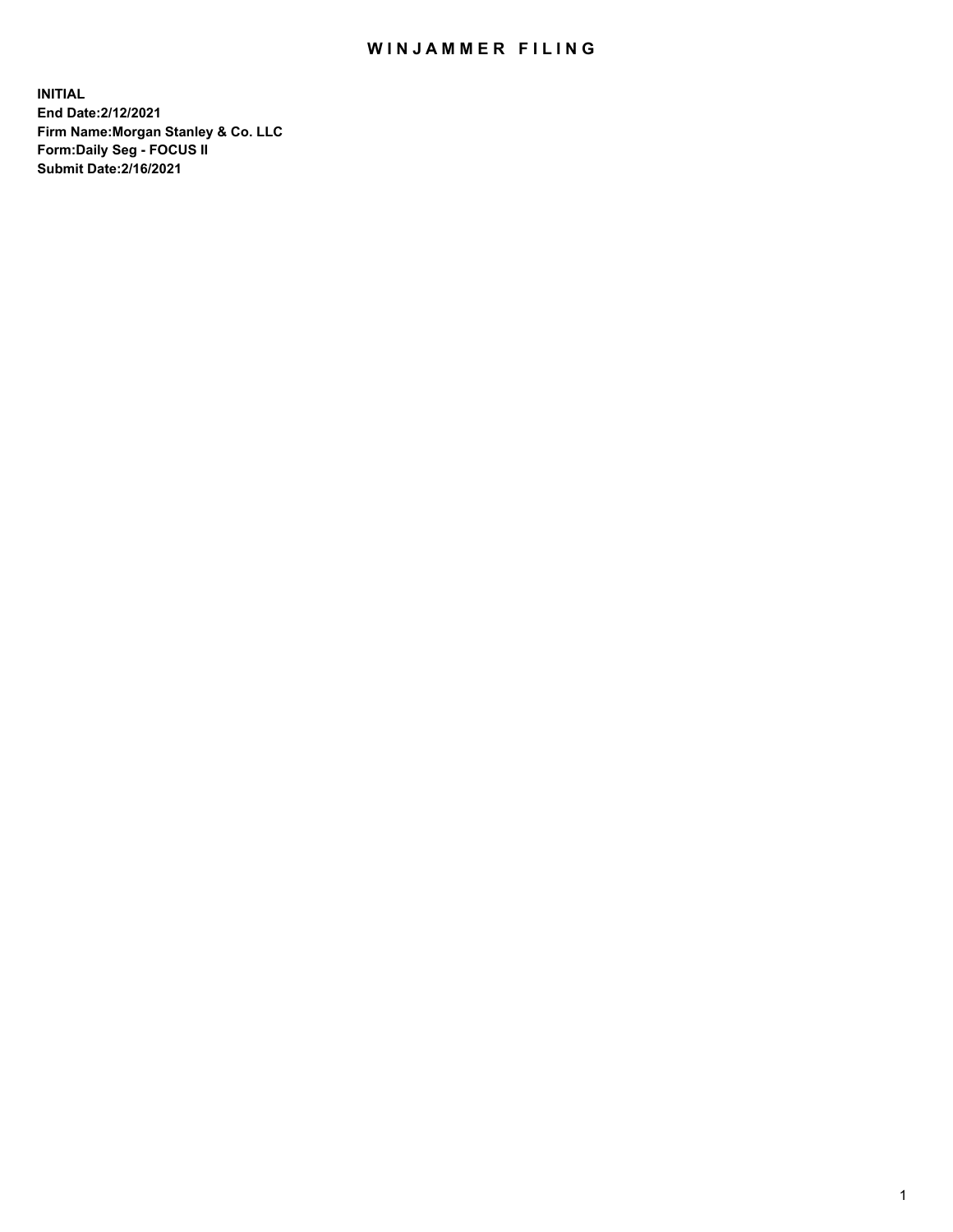**INITIAL End Date:2/12/2021 Firm Name:Morgan Stanley & Co. LLC Form:Daily Seg - FOCUS II Submit Date:2/16/2021 Daily Segregation - Cover Page**

| Name of Company                                                                                                                                                                                                                                                                                                                | <b>Morgan Stanley &amp; Co. LLC</b>                         |
|--------------------------------------------------------------------------------------------------------------------------------------------------------------------------------------------------------------------------------------------------------------------------------------------------------------------------------|-------------------------------------------------------------|
| <b>Contact Name</b>                                                                                                                                                                                                                                                                                                            | <b>Ikram Shah</b>                                           |
| <b>Contact Phone Number</b>                                                                                                                                                                                                                                                                                                    | 212-276-0963                                                |
| <b>Contact Email Address</b>                                                                                                                                                                                                                                                                                                   | Ikram.shah@morganstanley.com                                |
| FCM's Customer Segregated Funds Residual Interest Target (choose one):<br>a. Minimum dollar amount: ; or<br>b. Minimum percentage of customer segregated funds required:%; or<br>c. Dollar amount range between: and; or<br>d. Percentage range of customer segregated funds required between:% and%.                          | 235,000,000<br><u>0</u><br>0 <sub>0</sub><br>0 <sub>0</sub> |
| FCM's Customer Secured Amount Funds Residual Interest Target (choose one):<br>a. Minimum dollar amount: ; or<br>b. Minimum percentage of customer secured funds required:%; or<br>c. Dollar amount range between: and; or<br>d. Percentage range of customer secured funds required between:% and%.                            | 140,000,000<br><u>0</u><br>0 <sub>0</sub><br>0 <sub>0</sub> |
| FCM's Cleared Swaps Customer Collateral Residual Interest Target (choose one):<br>a. Minimum dollar amount: ; or<br>b. Minimum percentage of cleared swaps customer collateral required:% ; or<br>c. Dollar amount range between: and; or<br>d. Percentage range of cleared swaps customer collateral required between:% and%. | 92,000,000<br><u>0</u><br><u>00</u><br>00                   |

Attach supporting documents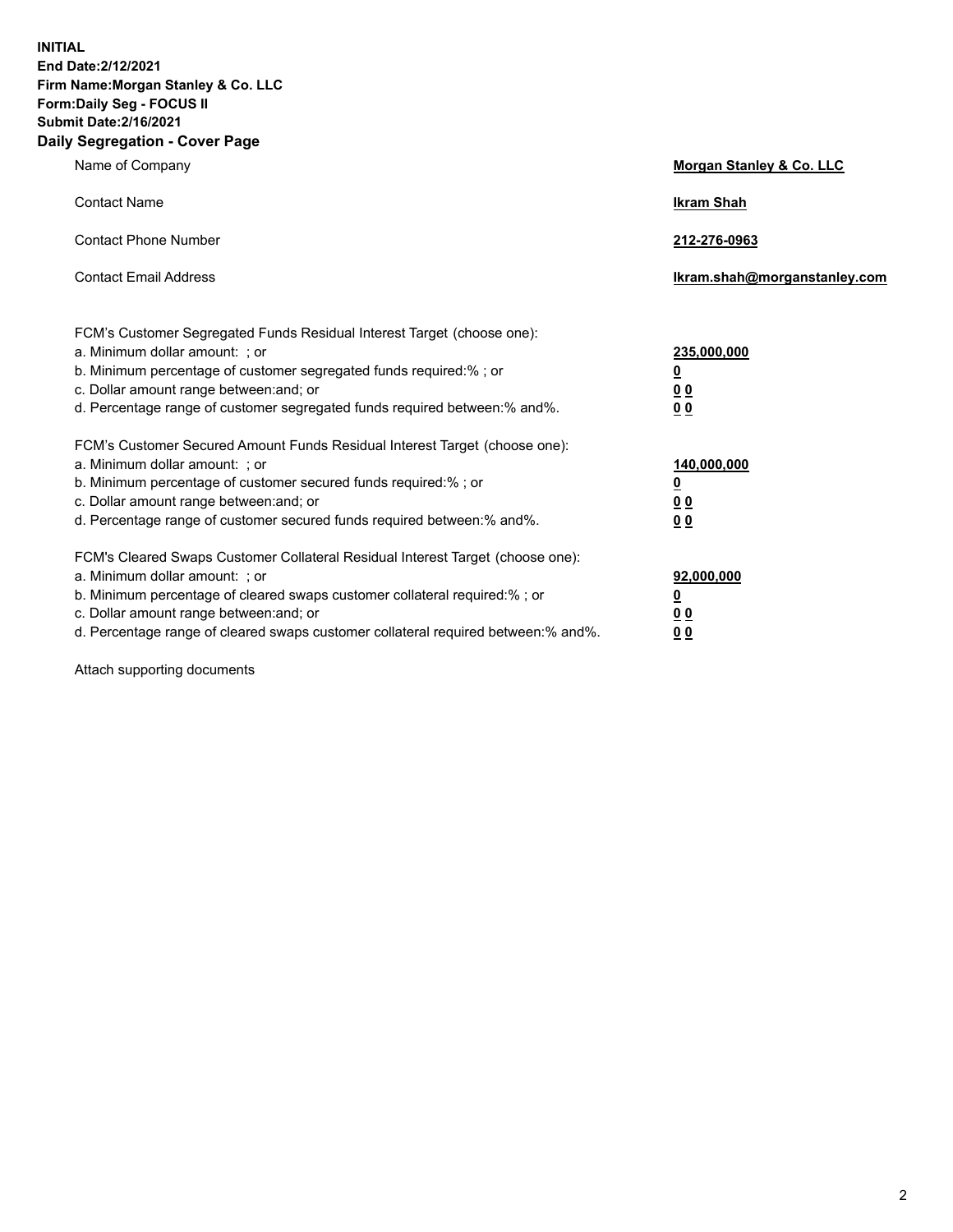## **INITIAL End Date:2/12/2021 Firm Name:Morgan Stanley & Co. LLC Form:Daily Seg - FOCUS II Submit Date:2/16/2021**

**Daily Segregation - Secured Amounts** Foreign Futures and Foreign Options Secured Amounts Amount required to be set aside pursuant to law, rule or regulation of a foreign government or a rule of a self-regulatory organization authorized thereunder 1. Net ledger balance - Foreign Futures and Foreign Option Trading - All Customers A. Cash **4,329,480,844** [7315] B. Securities (at market) **2,312,983,344** [7317] 2. Net unrealized profit (loss) in open futures contracts traded on a foreign board of trade **888,447,638** [7325] 3. Exchange traded options a. Market value of open option contracts purchased on a foreign board of trade **18,474,540** [7335] b. Market value of open contracts granted (sold) on a foreign board of trade **-17,556,500** [7337] 4. Net equity (deficit) (add lines 1. 2. and 3.) **7,531,829,866** [7345] 5. Account liquidating to a deficit and account with a debit balances - gross amount **39,626,134** [7351] Less: amount offset by customer owned securities **-38,556,245** [7352] **1,069,889** 6. Amount required to be set aside as the secured amount - Net Liquidating Equity Method (add lines 4 and 5) 7. Greater of amount required to be set aside pursuant to foreign jurisdiction (above) or line 6. FUNDS DEPOSITED IN SEPARATE REGULATION 30.7 ACCOUNTS 1. Cash in banks A. Banks located in the United States **566,753,440** [7500] B. Other banks qualified under Regulation 30.7 **812,758,756** [7520] **1,379,512,196** 2. Securities A. In safekeeping with banks located in the United States **412,923,381** [7540] B. In safekeeping with other banks qualified under Regulation 30.7 **22,538,109** [7560] **435,461,490** 3. Equities with registered futures commission merchants A. Cash **22,476,336** [7580] B. Securities **0** [7590] C. Unrealized gain (loss) on open futures contracts **586,687** [7600] D. Value of long option contracts **0** [7610] E. Value of short option contracts **0** [7615] **23,063,023** [7620] 4. Amounts held by clearing organizations of foreign boards of trade A. Cash **0** [7640] B. Securities **0** [7650] C. Amount due to (from) clearing organization - daily variation **0** [7660]

- D. Value of long option contracts **0** [7670]
- E. Value of short option contracts **0** [7675] **0** [7680]
- 5. Amounts held by members of foreign boards of trade
	-
	-
	- C. Unrealized gain (loss) on open futures contracts **887,860,951** [7720]
	- D. Value of long option contracts **18,474,540** [7730]
	-
- 6. Amounts with other depositories designated by a foreign board of trade **0** [7760]
- 7. Segregated funds on hand **0** [7765]
- 8. Total funds in separate section 30.7 accounts **7,748,710,733** [7770]
- 9. Excess (deficiency) Set Aside for Secured Amount (subtract line 7 Secured Statement Page 1 from Line 8)
- 10. Management Target Amount for Excess funds in separate section 30.7 accounts **140,000,000** [7780]
- 11. Excess (deficiency) funds in separate 30.7 accounts over (under) Management Target **75,810,978** [7785]

**0** [7305]

[7354] **7,532,899,755** [7355]

**7,532,899,755** [7360]

[7530]

[7570]

 A. Cash **3,144,373,179** [7700] B. Securities **1,877,521,854** [7710] E. Value of short option contracts **-17,556,500** [7735] **5,910,674,024** [7740] **215,810,978** [7380]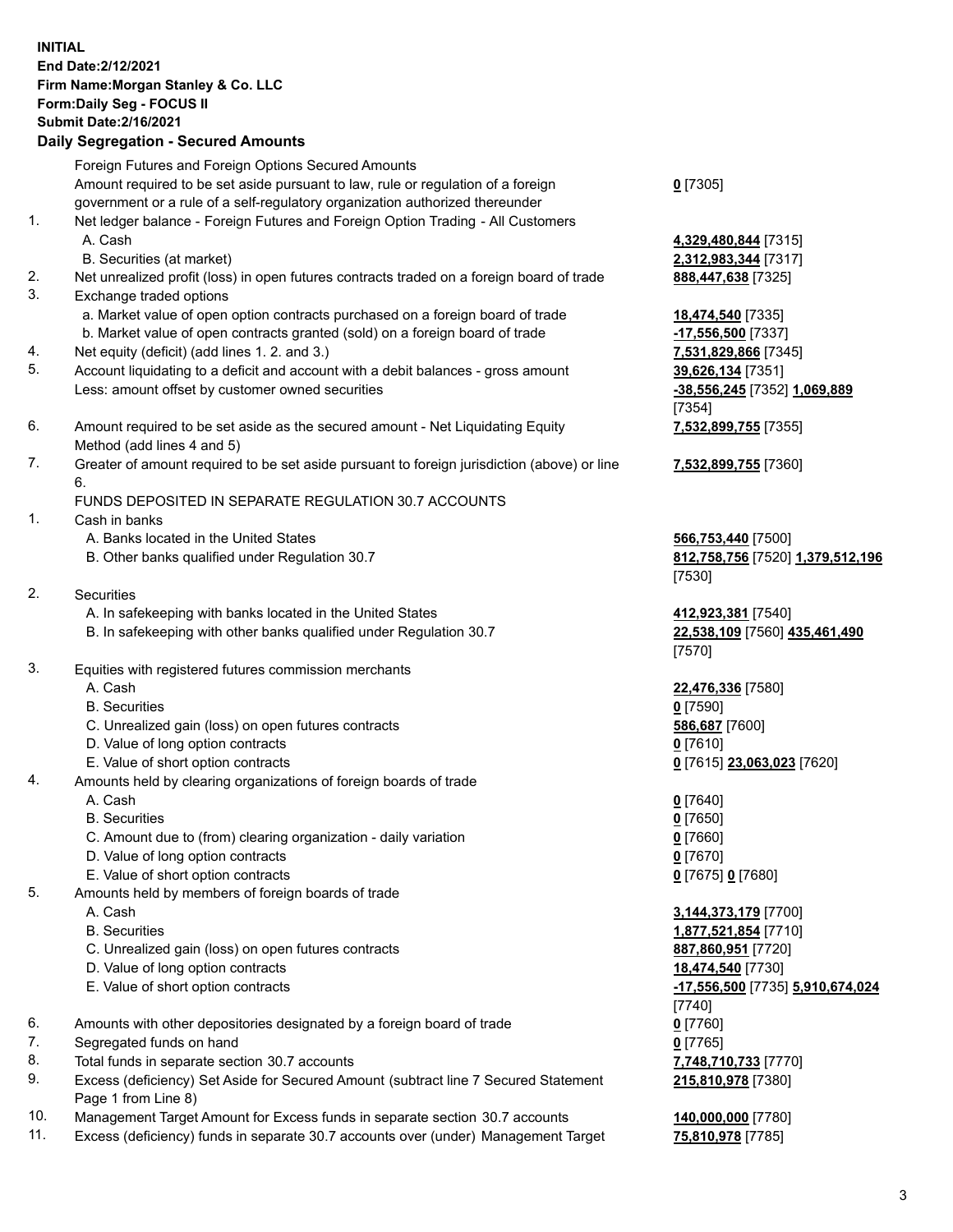**INITIAL End Date:2/12/2021 Firm Name:Morgan Stanley & Co. LLC Form:Daily Seg - FOCUS II Submit Date:2/16/2021 Daily Segregation - Segregation Statement** SEGREGATION REQUIREMENTS(Section 4d(2) of the CEAct) 1. Net ledger balance A. Cash **15,768,861,423** [7010] B. Securities (at market) **8,568,864,231** [7020] 2. Net unrealized profit (loss) in open futures contracts traded on a contract market **1,332,706,903** [7030] 3. Exchange traded options A. Add market value of open option contracts purchased on a contract market **632,341,510** [7032] B. Deduct market value of open option contracts granted (sold) on a contract market **-371,163,935** [7033] 4. Net equity (deficit) (add lines 1, 2 and 3) **25,931,610,132** [7040] 5. Accounts liquidating to a deficit and accounts with debit balances - gross amount **637,730,255** [7045] Less: amount offset by customer securities **-542,050,335** [7047] **95,679,920** [7050] 6. Amount required to be segregated (add lines 4 and 5) **26,027,290,052** [7060] FUNDS IN SEGREGATED ACCOUNTS 7. Deposited in segregated funds bank accounts A. Cash **4,440,377,817** [7070] B. Securities representing investments of customers' funds (at market) **0** [7080] C. Securities held for particular customers or option customers in lieu of cash (at market) **1,055,181,817** [7090] 8. Margins on deposit with derivatives clearing organizations of contract markets A. Cash **13,048,872,314** [7100] B. Securities representing investments of customers' funds (at market) **0** [7110] C. Securities held for particular customers or option customers in lieu of cash (at market) **7,513,682,414** [7120] 9. Net settlement from (to) derivatives clearing organizations of contract markets **50,852,632** [7130] 10. Exchange traded options A. Value of open long option contracts **632,341,510** [7132] B. Value of open short option contracts **-371,163,935** [7133] 11. Net equities with other FCMs A. Net liquidating equity **9,476,174** [7140] B. Securities representing investments of customers' funds (at market) **0** [7160] C. Securities held for particular customers or option customers in lieu of cash (at market) **0** [7170] 12. Segregated funds on hand **0** [7150] 13. Total amount in segregation (add lines 7 through 12) **26,379,620,743** [7180] 14. Excess (deficiency) funds in segregation (subtract line 6 from line 13) **352,330,691** [7190]

- 15. Management Target Amount for Excess funds in segregation **235,000,000** [7194]
- 16. Excess (deficiency) funds in segregation over (under) Management Target Amount Excess

**117,330,691** [7198]